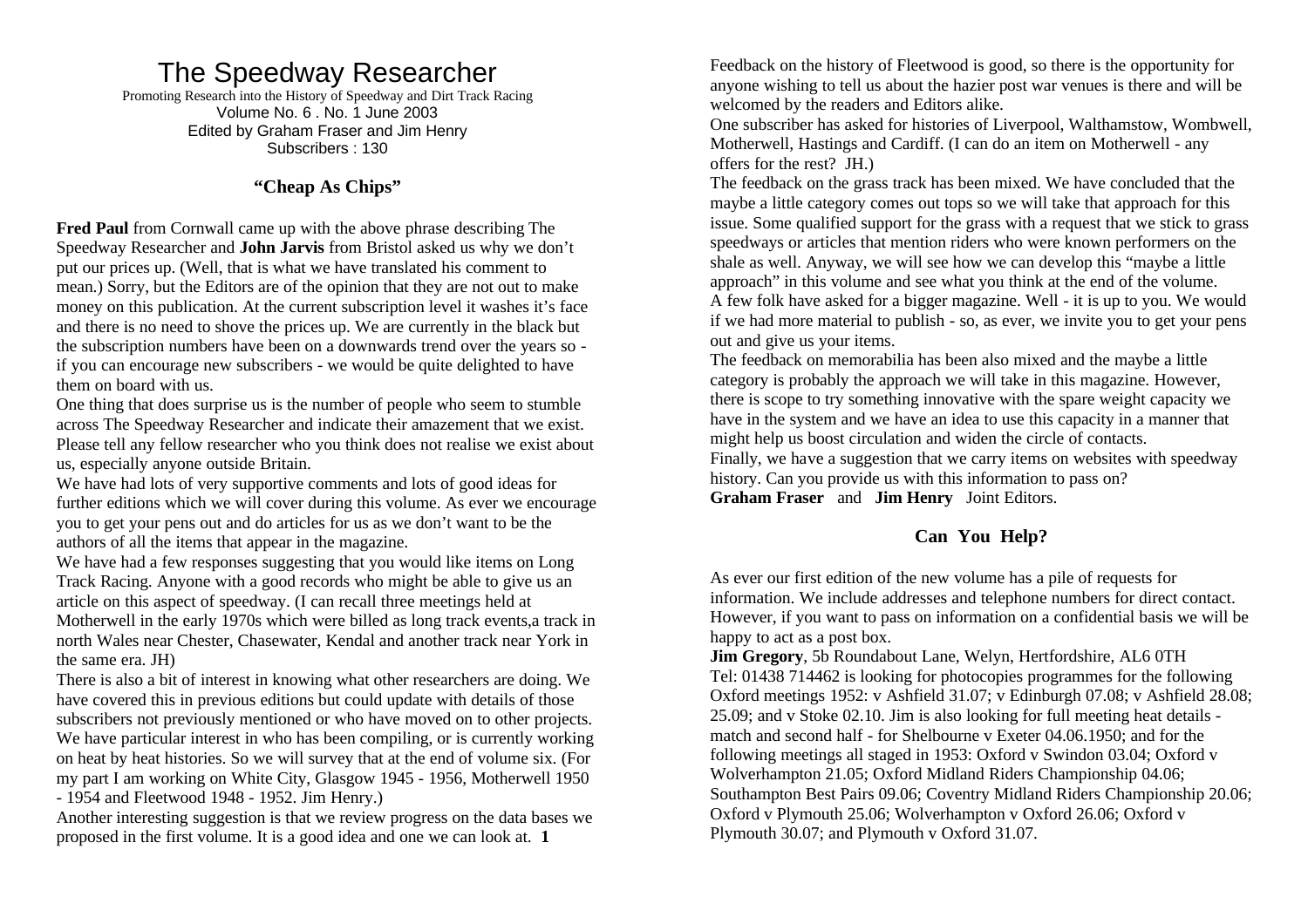**2 John Cruxon**, 39 Chandos Street, Netherfield, Nottingham, NG4 2LP Tel: 0115 9113165 is seeking heat details for Wigan v Long Eaton 16.5.1952 and for a Long Eaton match in Dublin in 1952. John is not sure which Dublin track staged this fixture.

**Vic Vanni**, 26 Baker Street, Glasgow, G41 3YE wonders if anyone has copies of a boys paper called "Champion". Vic recalls in 1946 the magazine carried a story "The Team With No Track" which featured a speedway team that had to ride all its fixtures on away tracks.

**Vic Butcher**, 7 Derwent Close, Tangmere, Chichester, West Sussex, PO20 2FQ, Tel: 01243 532819 is looking for heat details and scorers for the following Southampton aways: 1929 15/5 at West Ham; 1.6 at Crystal Palace; 3.6 at Birmingham; 11.7 at Wembley; 15.7 at Wimbledon; 5.8 at Aldershot; 12.9 at Wembley. 1930 25.4 at Hall Green; 3.5 at Harringay; 13.5 at West Ham; 10.7 at Wembley; 23.7 at Exeter; 14.8 at Nottingham; 30.8 at High Beech; 31.10 at Wembley. 1936 13.4 at Cardiff; 8.5 at Bristol; 13.5 at Liverpool; 26.5 at Nottingham; 1.6 at Liverpool; 12.6 at Bristol; 20.8 at Nottingham; 4.9 at Bristol. 1949 v Tamworth in Italy.

**Keith Farman**, 230 Beccles Road, Gorleston, Great Yarmouth, Norfolk, NR31 8AH. Tel: 01493 668139 is seeking information on second half races involving Ove Fundin as follows: 1956 6.4 at Leicester; 8.6 at Rayleigh; 23.6 at Bradford; 1957 12.6 at Bradford; 27.6 at Ipswich; 19.7 at Bradford; 9.8 at Bradford; 12.8 at Exeter; 1960 22.9 at Ipswich; 1963 7.7 at Oxford; 1964 4.6 at Oxford; 30.6 at West Ham; 9.7 at Oxford; 1966 12.4; 3.5; 10.5; 17.10; 31.5 all at Long Eaton; 1967 8.7 at Coventry; 17.8 at Wimbledon; 2.9 at Belle Vue; 1970 1.4 at Poole; 4.4 at Swindon; 11.4 at Coventry; 23.4 at Oxford; 9.5 at Cradley; 30.5 at Wembley; 5.6 at Wolverhampton; 12.6 at Hackney; 20.6 at Wembley.

Keith is also seeking information on Newmarket 1932 and 1937 and Ashwell (Cambridge) 1931.

**John Jarvis**, 104 Pound Lane, Kingswood, Bristol, BS15 4QU. Tel: 0117 9676320 is seeking any additions or corrections to the tracks listed in his book "Homes of British Speedway". The information is required as second edition is due to be published in 2004. Where advising John of an addition, please give details of source of information (copy if possible).

**Eric Watson**, 43 Hammonds Green, Totton, Southampton, SO40 3HU. Tel: 0238087 1561. is looking for details of the race jacket designs for the Chapelizod teams who raced as Dublin Eagles and The Lizods and Santry team of the early 1950s. Eric is also seeking details of the Dunmore Bees race jacket. Dunmore Stadium, Belfast featured speedway in 1950.

(Dunmore did have Wally Lloyd as a rider / manager and the meeting details are well covered in the 1950 Speedway News.)

**Roger Hulbert**, 6 The Garth, First Lane, Anlaby, Hull, HU10 6UY. Tel: 01482 648240 is looking to borrow copies of photos of Hull riders 1930s Hull White City, 1948 - 49 Hull Hedon and 1971 - 81 Hull Boulevard for **3** a project on a book on a history of Hull Speedway.

**Don Gray**, "Old Orchard", High Street, Waterbeach, Cambridgeshire, CB5 9JU. Tel: 01223 862279. Don is seeking for as full and complete a list of riders attached to the lesser publicised tracks in the Northern Leagues of 1929 and 1930. e.g Halifax, Rochdale, Salford, Barnsley, Burnley, Hanley (Stoke), Bolton, Wombwell. Also Don is looking for similar information for venues from the same era such as Long Eaton, Wolverhampton, Crewe, Northampton (Red Barn), Rotherham, and, Hull White City. (Huddersfield held only four or five meetings and probably never had any permanent riders.) **Glynn Shailes**, 64 Station Road, Purton, Near Swindon, Wiltshire, SN5 4AJ. Tel: 01793 770009. Glynn is looking for photographs of Mick Holland (Cardiff and Swindon 1941 - 1955) and Bill Downton (Swindon 1949 - 1950 and Exeter 1950.)

**Maurice Archard**, 99 Pulleyns Avenue, London, E6 3NA. Tel: 0208 552 6087. Maurice is looking for details of Jimmy Grant who rode for Harringay, Walthamstow, Ipswich and Wolverhampton from 1947 to 1952.

**Paul Jeffries**, 54 Hoel Erwin, Cardiff, CF14 6QQ. Tel: 029 2062 5976. Paul is seeking details of matches where the match result was changed as a result of an appeal to the ruling body of the sport. (The only one I can think of is Edinburgh v Plymouth 1961 when Doug Templeton's points were deducted after Plymouth challenged his use of a Barum tyre even tho' he raced one heat on a standard tyre of the day. On a more unusual note a meeting at Marine Gardens in 1930 had two different results in the two Edinburgh newspapers. The difference was due to the match steward advising one of the reporters that he had excluded Drew McQueen after the race but had not had his decision reported to the crowd. Broadsider carries an item on a change to the score of the Glasgow v Norwich league match of 21.4.1948. After a protest the 42 all score became 43 - 41 to Norwich. JH)

**John Scrutton**, 4 Clovelly Drive, Hellesdon Hall Road, Norwich, Norfolk, NR6 5EY. Tel: 01603 417043. John is looking for details of the scorers for the following meetings v Norwich : Middlesbrough 13.6.1946; 4.7.1946; 29.5.1947; 15.4.48; 1.7.1948; 9.9.1948. Newcastle 17.6.1946; 6.7.1946; 16.9.1946; 14.5.1947; 30.6.1947; 19.7.1948; 15.6.1951. Wigan 4.8.1947. Southampton 17.4.1951. Plymouth 18.5.1950, and Sheffield 22.8.1946. **Chris Durno**, c/o Speedway Researcher wishes us to pass on his thanks for all the information you have sent him and asks if anyone can help with the following heat details or scorers for: 1929 Coventry v Hall Green 9.5; Perry Barr (Birmingham) v Coventry 13.7; Wembley v Coventry 1.8;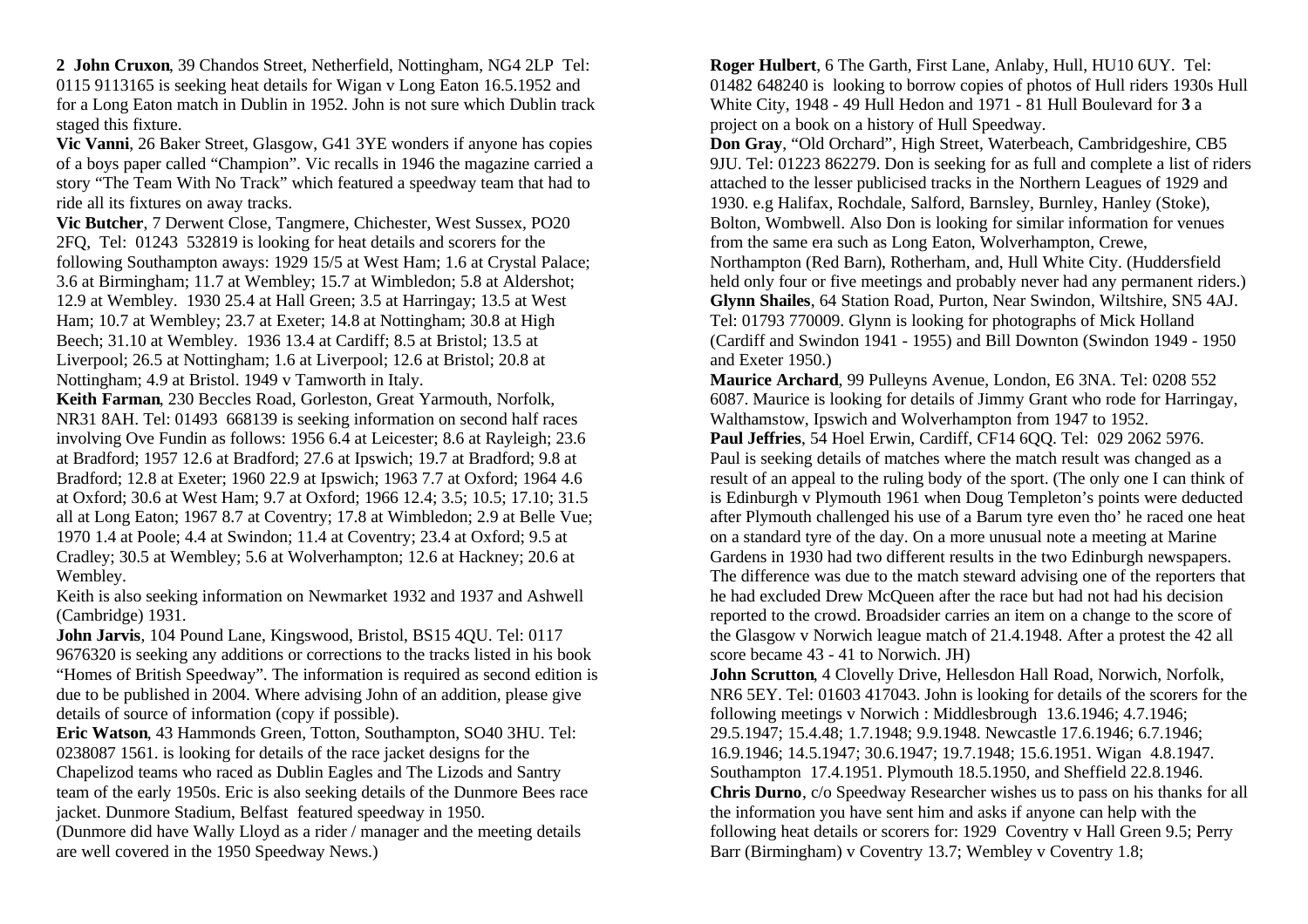**4** Perry Barr (Birmingham) v Coventry 5.8; Coventry v White City Manchester 5.9; Coventry v White City London 12.9.; Lea Bridge v Coventry 25.9; White City Manchester v Coventry 12.10. 1930 Perry Barr (Birmingham) v Coventry 30.7; Belle Vue v Coventry 27.8.

**Alan Jones**, 24 Purbeck Avenue, Shepshed, Loughborough, Leicestershire, LE12 9HD. Tel: 01509 561521 is seeking heat details for Training School fixtures as follows: 21.3.1949 Tamworth v Leicester; Jan/Feb 1950 Cradley v Leicester; 18.2.1952 Cradley v Leicester/Coventry (Combined Team); 7.8.1980 and 24.9.1980 Mildenhall v Leicester; ; and 29.9.1980 King's Lynn A and B v Leicester.

**Pete Ross,** 75 Hennings Park Road, Oakdale, Poole, BH15 3QX, Tel: 01202 241086. is seeking details of Corfe Mullen Speedway (a grass track ?) 1937 - 1939. (Have you tried "Motorcycle" and "Motorcycling" which carried fixtures and the odd meeting report? I think these are available at the National Newspaper Library at Colindale. JH)

**Bruce Harrison**, Lot 21, Gaquly Road, Dartanup 6236, Western Australia is looking for dates of birth for Arthur Payne,Cliff Watson, Gary Middleton, Peter Moore, and Charlie Monk and details of the teams they rode for. (Charlie Monk rode for Neath 1962, Long Eaton 1963, Glasgow 1964 - 67, 1969 - 72, Sheffield 1968, Halifax 1973 - 76, Edinburgh 1977 and Barrow 1978.) **Bob Ferry**, 13 West Drive, Cleadon, Sunderland, SR6 7SJ. Tel: 0191 5365064 is looking for photographs of Russ Dent in his Glasgow Tigers race jacket. He is also looking for photographs of Jack Millen in his Edinburgh race jacket from 1977.

**Alan Patterson**, 16 Eshott Close, Regent Farm, Gosforth, Newcastle upon Tyne, NE3 3PD asks about items on the exact locations of tracks. (We suggest that you have a look at John Jarvis' book "Homes of British Speedway" as each entry has a track address. If you want more detailed information finding a map may mean visits to a local library in the town nearest to the track or www.multimap.co.uk. The coverage by the ordnance survey can be patchy as it depends when an area was surveyed. Some longish life tracks are not shown on any maps, but, others, like one meeting wonder Carlisle, are. Local maps and street directories are another source of map information but they also can also be patchy. The National Library of Scotland has a map library which has a very comprehensive collection of Ordnance Survey maps covering most of the UK. It is located in Causewayside, Edinburgh and is open all day weekdays and Saturday mornings. Maps are subject to copyright legislation and the Ordnance Survey maps are in crown copyright for 70 years from year of publication. Reproduction fees are payable for maps in copyright. Editors) **James Gooderham**, 3 Riverview Road, Harkstead, Ipswich, Suffolk, IP9 1BL.Tel: 01473 327174 wants to know if a programme was printed for the

following meetings: 1953 Ipswich v St Austell 30.4. and v Oxford 29.8; **5**  1954 Ipswich v Exeter 7.8; Motherwell v Ipswich 10.9 and 1.10; 1955 Exeter v Ipswich 18.7; Southampton v Ipswich 3.5; 1956 Ipswich v Stockholm; 1958 Ipswich v Leicester 8.5.

**Roger Beaman**, 47 Peel Way, Tividale Oldbury, West Midlands, B69 3JX. Tel: 0121 532 8614 is seeking second half details for the following away meetings involving Cradley Heath. 1947 at Stoke 8.5; at Wombwell 20.6; at Tamworth 25.6; at Wombwell 4.7; at Stoke 24.7; at Tamworth 4.8; at Tamworth 20.8; at Wombwell 22.8; at Stoke 28.8; at Eastbourne 13.9; at Stoke 18.9 and at Tamworth 8.10. 1948 at Tamworth 28.3; at Hull 3.4; at Wombwell 9.4; at Hull 1,5; at Exeter 10.5; at Hull 5.6; at Exeter 28.6; at Sheffield 10.7; v Stoke at Belle Vue 15.7; at Coventry 24.7; at Southampton 3.8; at Tamworth 17.8; at Stoke 23.9; v Coventry at Tamworth 12.10; at Wombwell 15.10. 1949 at Fleetwood 4.5; at Walthamstow 9.5; at Fleetwood 15.6; at Walthamstow 20.6; at Bristol 2.7; at Leicester 6.7; v Sheffield at Tamworth 14.7; at Norwich 23.7; at Oxford 11.8; at Sheffield 25.8 at Newcastle 29.8.

**Paul Baston**, 30 The Weald, East Grinsted, Sussex, RH19 3HB. Tel: 01342 323734 email: paul.baston@virgin.net is seeking details of the 2002 Southern Junior League - did it run? and is also looking for details of the 2001 SJL and Northern Development League. Does anyone know who is the Secretary of these leagues?

**Andy Marlow**, 15 Thatcher Close, Beaumont Leys, Leicester, LE4 0WG is looking for photographs of Leicester Super Stadium. (Try contacting Alan Jones who is about to publish a book on pre-war action in Leicester - see enclosed flyer.)

## **1936 World Final (Part II)**

We conclude **Mark Sawbridge's** in depth article on the first ever FIM inscribed Speedway World Championship.

The championship round began at Harringay on July 11, which saw four of the qualifying round's unbeaten riders come together. At the end of the meeting only one remained - home rider Jack Parker. Misfortune was suffered by Bluey Wilkinson who fell once and came last in another. These dropped points were to prove costly in the long run for the West Ham man. Another rider to experience problems was New Cross hero Ron Johnson, who fell twice. Three nights later at West Ham, Jack Parker dropped five points in a meeting won by Eric Langton who scored a brilliant maximum. Lionel Van Pragg won the next round on his home track, Wembley, with both Frank Charles and Cordy Milne experiencing problems along the way.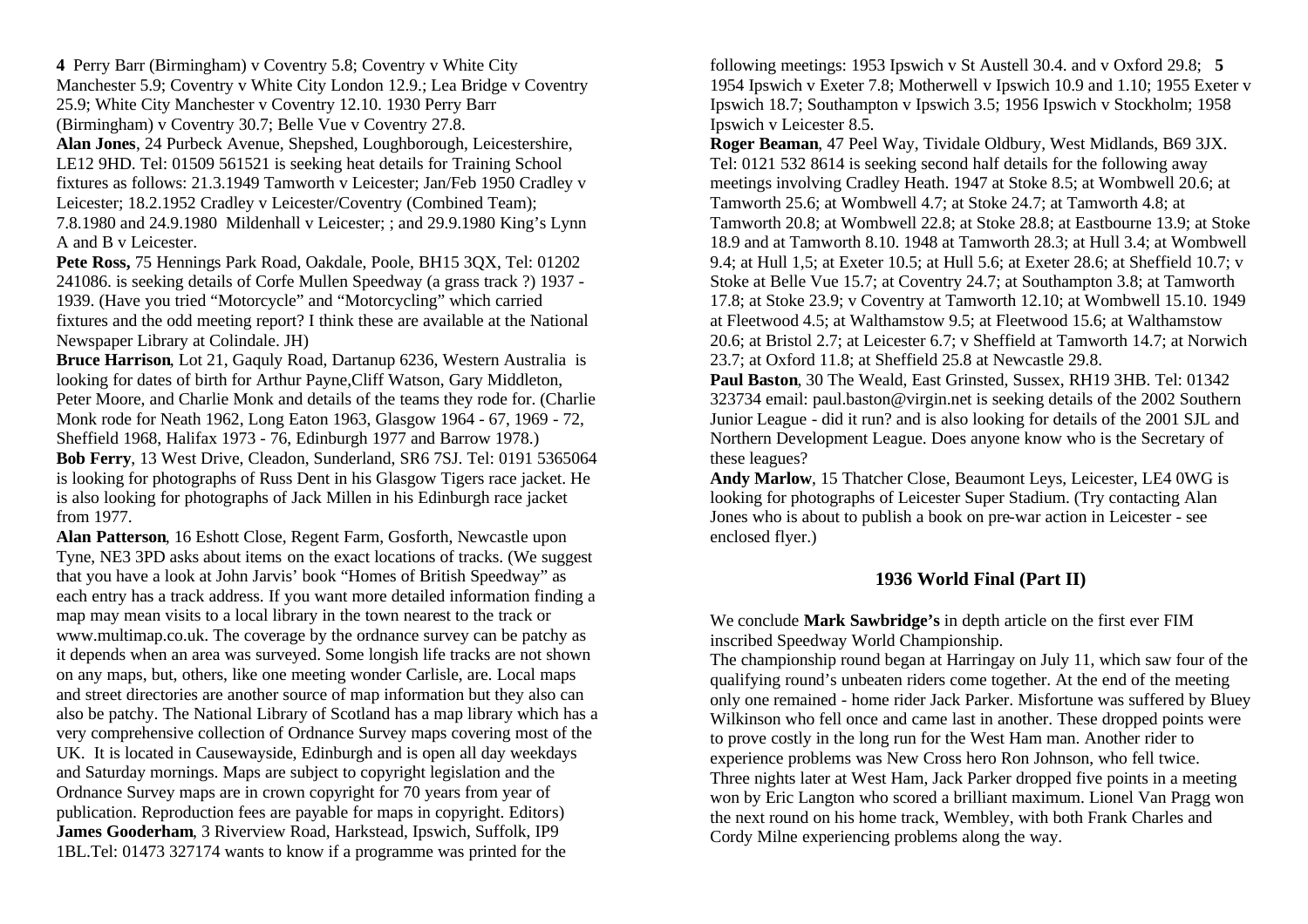**6** At New Cross on July 29, youngster George Newton stunned his elder compatriots to win the round with fourteen points. Another shock was the performance of "Uncle" Bob Harrison of Belle Vue, who finished third. Lionel Van Pragg had three engine failures in his opening three rides, then won his last two outings. Jack Milne also experienced engine trouble which restricted his scoring, whilst home favourite Ron Johnson, had a patchy evening. The next round was at Belle Vue where there was both good and bad news for the 35,000 Aces fans who packed Hyde Road. The meeting was won by home rider Eric Langton who produced several spectacular overtaking moves on his way to a fifteen point maximum. Unfortunately another Aces rider, 'Iron Man' Joe Abbott broke an arm. It ruled him out of the championship which he had gone well in up to that point. George Newton and Bob Harrison again performed well, finishing second and third respectively.

So far the championship round meetings had been exciting. However this was soon to end with a night's entertainment described by the Speedway News as "tepid". They were referring to the Wimbledon round held on August 10 in which most races were ridden in silence as the crowd had little enthusiasm for the event. Dons' number one, Vic Huxley, had a poor night scoring only four points whilst Norman Parker had to withdraw with a foot injury. Lionel Van Pragg won from Eric Langton with Jack Ormston turning in a lively performance to finish third.

The final round was held at Hackney Wick. It was won by Wembley's Frank Charles although George Newton was unlucky to fall in one race which dropped his taly to 12 points on the night. Jack Parker was second with Newton in third place.

Championship Round scorers.

Harringay - July 11. Jack Parker 15, Charles 13, Newton 11, Van Praag 11, Cordy Milne 10, Ormston 9, Lees 8, Pitcher 8, Wilkinson 7,Chitty 6, Baltazar Hansen 5, Norman Parker 5, Clibbett 5, Dixon 2, Stobbart 1, Johnson 0. West Ham - July 14 Langton 15, Huxley 14, Wilkinson 12, Case 11, Jack Parker 10, Pitcher 9, Dixon 8 Atkinson 6, Murphy 5, Clibbett 4, Ormston 4, Chitty 3, Baltazar Hansen 3, Khun 2, Stobbart 1.

Wembley - July 23 Van Praag 15, Huxley 13, Ormston 12, Morian Hansen 11, Wilkinson 10, Charles 9, Lees 9, Abbott 7, Johnson 7, Norman Parker 6, Cordy Milne 5, Clibbett 4, Murphy 4, Atkinson 3, Dixon 1.

New Cross - July 29 Newton 14, Langton 13, Harrison 13, Jack Milne 10, Case 9, Jack Parker 9, Norman Parker 8, Morian Hansen 8, Kilmister 7, Johnson 6, Van Praag 6, Baltazar Hansen 5, Phillips 4, Stobbart 3, Lloyd 3,

Pitcher 2. Belle Vue - August 8. Langton 15, Newton 14, Harrison 13, Charles 10,

Johnson 9, Huxley 8, Phillips 8, Jack Milne 8, Lees 7, Wilkinson 7, **7** 

Kitchen 6, Abbott 5, Dixon 4, Chitty 3, Murphy 2, Gordon Byers 2, Stobbart 1, Khun 0.

Wimbledon - August 10. Van Praag 15, Langton 14, Ormston 11, Case 9, Phillips 9, Cordy Milne 8, Jack Milne 8, Morian Hansen 8, Kitchen 7, Harrison 6, Atkinson 5, Lees 4, Pitcher 4, Huxley 4, Kilmister 4, Khun 4.

Hackney Wick - August 14. Charles 15, Jack Parker 13, Newton 12, Morian Hansen 12, Kitchen 9, Cordy Milne 9, Case 8, Jack Milne 8, Harrison 7, Chitty 6, Atkinson 6, Phillips 5, Baltazar Hansen 4, Clibbett 3, Kilmister 2, Murphy 2.

The full list of qualifying scorers were: Langton 13, Charles 12, Newton 12, Jack Parker 12, Lionel Van Praag 12, Morian Hansen 10, Harrison 10, Huxley 10, Wilkinson 10, Case 9, Ormston 9, Jack Milne 9, Lees 7, Phillips 7, Abbott 7. Reserves Johnson 7, Pitcher 7. Non- Qualifiers Atkinson 6, Norman Parker 6, Baltazar Hansen 5, Clibbett 5, Chitty 5, Kilmister 5, Dixon 4, Murphy 4, Stobbart 3, Khun 3, Tate 2.

Of the qualifiers, only Newton could be classed as a youngster, as all the others had started their careers in the 1920s. The Milnes and Morian Hansen were the only non-British Empire qualifiers. Abbott's injury prevented him from taking his place in the Final and his place went to Ron Johnson. A bigger shock was that Jack Parker had hurt his wrist before the Final and he was replaced by Arthur Atkinson. Norman Parker and Baltazar Hansen stepped up to the reserve spots.

The big day arrived and 74,000 people packed into Wembley Stadium, the largest speedway crowd ever at that point. Admission costs ranged from 1/3 ( $@6p$ ) for unreserved standing spaces at 10/6 ( $@52p$ ) for the best seats in the house. There were discounted rates for party bookings from supporters' clubs. Eric Langton celebrated his 29th birthday on the day of the Final.

An unusual, and potentially catastrophic event happened on the day of the Final. The BBC announced on the radio that the Final had been cancelled. Where they got their information from heaven knows but they had to announce the truth at fifteen minute intervals throughout the day to prevent fans from not travelling to the event.

The Final itself is well covered in books by Robert Bamford and Glynn Shailes and by John Chaplin which give the details race by race so there is no need to repeat them here.

Frank Charles declared his intent in heat one, winning in a track record time of 7.6 seconds. The Wembley rider followed this win a win in heat five and looked like the man to beat. However Charles ran a shock last in heat nine and his chances were over.

Cordy Milne greatly impressed the crowd with some terrific riding, scoring eleven points for fourth overall on the night and in the competition as a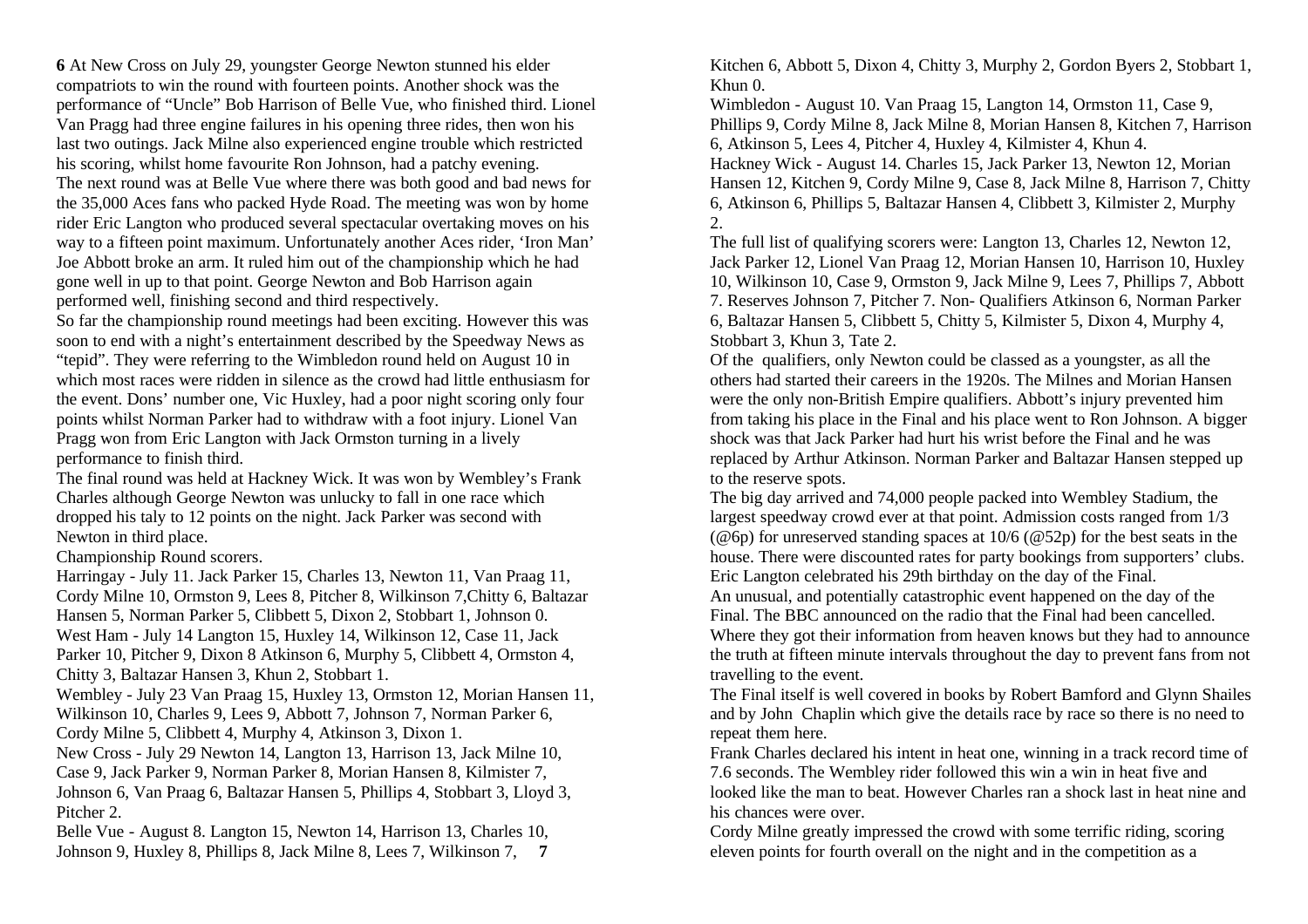**8** whole. George Newton's chances were blown by a fall in heat one while Bill Pitcher earned the dubious honour of being the first man to be excluded from a World Championship race in a World Final for touching the tapes at the start of heat twelve.

Man of the evening was Bluey Wilkinson, who raced to a brilliant maximum. However, the popular Aussie was denied victory due to the iniquitous bonus points system which meant that he only came third in the final reckoning. That left the title to be fought between two riders - Lionel Van Pragg and Eric Langton. The two riders met in the last programmed race of the night with van Pragg needing a win to secure a run off. He achieved this and the stage was set for a showdown of enormous proportions.

Legend has it that Langton and Van Pragg met before the race and came up with a rather spurious gentlemans' agreement. Concerned about the cut-throat nature of the race that they were about to have, allegedly the pair agreed that the person who got to the first bend in front would be allowed to win untroubled by the other. Unfortunately Langton went through the tapes to spoil things rather. The ACU Steward, Mr. J. O'Neill, allowed Langton back in - a controversial decision if ever there was one!

In the rerun, the story goes, Langton led from the start but was passed by Van Praag. At the end of the race, a furious Langton confronted Van Praag, who said the deal was invalidated by Langton's tape-breaking offence!

So Lionel Van Pragg entered the record books as the first ever winner of the World Speedway Championship. The most important thing, however, is that the championship had been a roaring success and, apart from a brief interruption by Herr Hitler, has been with us ever since.

Final scorers (total from evening , then bonus points, to create the final score.) Lionel van Praag  $14 + 12 = 26$ ; Eric Langton  $13 + 13 = 26$ ; Bluey Wilkinson  $15 + 10 = 25$ ; Cordy Milne  $11 + 9 = 20$ ; Frank Charles  $8 + 12 = 20$ ; Dicky Case  $8 + 9 = 17$ ; Jack Ormston  $8 + 9 = 17$ ; Vic Huxley  $7 + 10 = 17$ ; George Newton  $4 + 12 = 16$ ; Jack Milne  $6 + 9 = 15$ ; Bob Harrison  $5 + 10 = 15$ ; Morian Hansen  $5 + 10 = 15$ ; Wal Phillips  $5 + 7 = 12$ ; Ginger Lees  $4 + 7 = 11$ ; Arthur Atkinson  $3 + 6 = 9$ ; Bill Pitcher  $2 + 6 = 8$ ; Norman Parker (reserve)  $1 + 6 = 7$ ; Baltazer Hansen (non riding reserve)  $0 + 5$ .

#### **Publications**

**Hackney Speedway - Friday at Eight** by **Chris Fenn** is another offering from Tempus. This time the subject is the East London venue which, in its day, provided some really good speedway. I was lucky enough to watch one meeting on the old banked track and agree with Chris that it was something special. **9** 

The history covers the pre-war Hackney Wick Wolves then looks at the post war era which featured the Hawks, Kestrels and, latterly, the London Lions. Regrettably the stadium, which has a chequered and sad history, now stands very derelict but at least it hasn't gone under the developer's cosh. Chris gives a very balanced review of each season, charting the highs and the lows as each came and went. I remember the stand out season when they wiped the floor with the opposition virtually everywhere. My fondest recollection is watching Andy Galvin fly round Powderhall (Edinburgh) making his bike do some amazing moves which beggared belief. The book is, yet again, an interesting source book for speedway historians who want the flavour of this track which many would like to see back on the speedway stage.

One thing Chris has got wrong is his claim that Hackney staged the first Boxing Day meeting. Sorry Chris but Cardiff White City (Sloper Road) beat you to it by about eight years. They opened on Boxing Day 1928. Priced £14.99 (Plus P  $\&$  P) the book is available from Tempus Publishing Limited, The Mill, Brimscombe Port, Stroud, Gloucestershire, GL5 2QG. Book reviewed by **Jim Henry**.

**Heathens. Cradley Heath Speedway 1977 - 1996** is the second part of the personal history by **Peter Foster** of the late lamented Midlands speedway venue which fell victim to redevelopment.

Whilst it has a sad ending, as any loss of a speedway track is, it has lots of good memories which Peter shares with us in a very easily read style. There is no doubting his passion for the subject as you can capture his smile as he recalls victories over arch rivals Wolverhampton and Coventry. There is pride too in Peter's words. There is pride in the teams that, after so many false dawns, finally gathered a trophy or two and great pride too in the men who carried the Heathens colours when winning world championship crowns. There is no doubt that anyone who reads this book will have a sound understanding of the roller coaster of emotions that can be felt by a speedway fan - over the season and over the passage of a meeting, and, even maybe, over the passage of a single race.

I can't fault this book and am glad to be able to add it to my smallish collection of speedway books. I only hope it has not deterred those researchers working on a detailed heat by heat study of Cradley Heath from publishing the fruits of their labours in due course.

Priced £14.99 (Plus P & P) it is also available from Tempus. **Jim Henry**

**Speedway in Manchester 1927 -1945** written by **Trevor James** and **Barry Stevenson** boldly throws down the gauntlet to speedway historians **10** who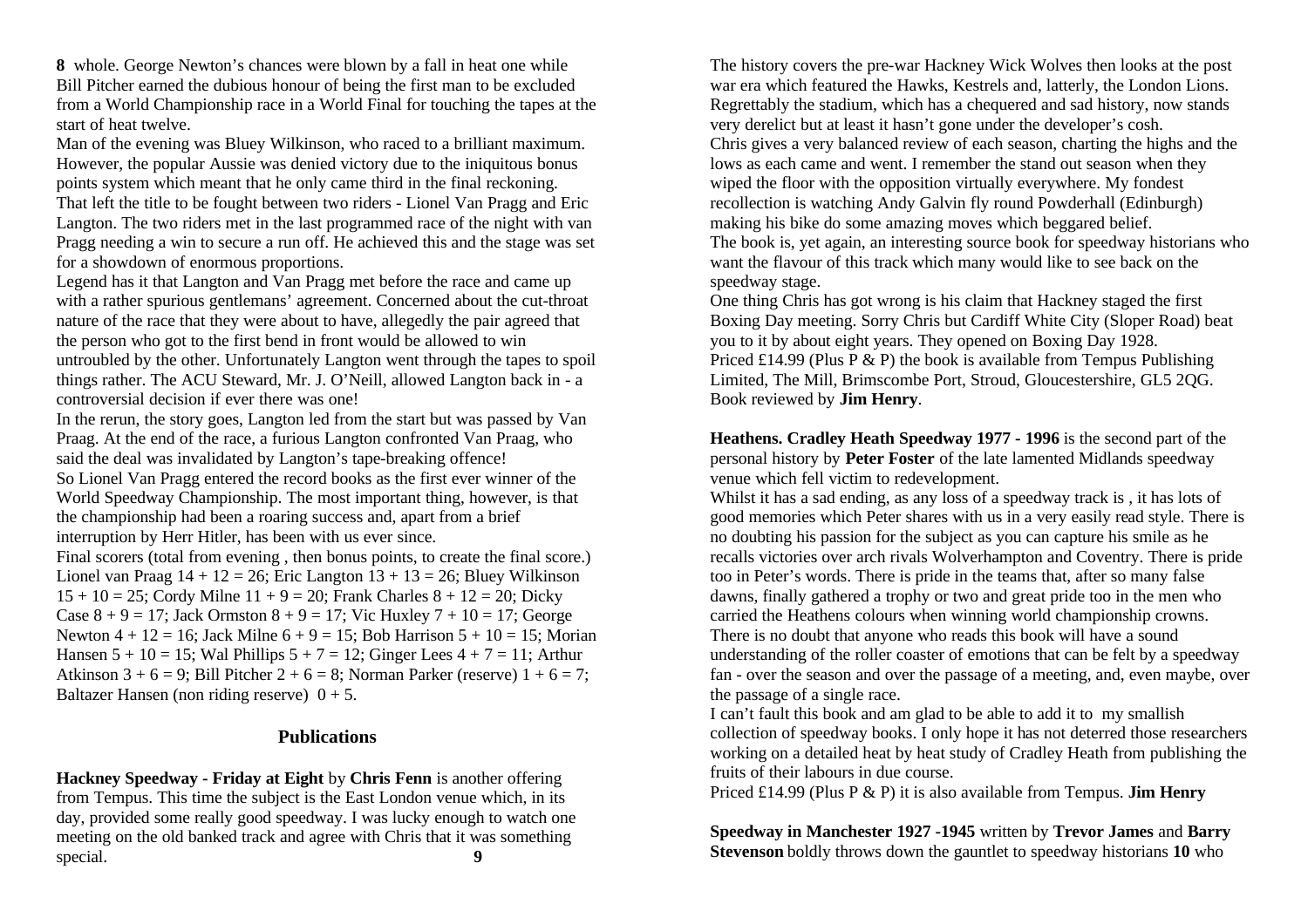would take the view that speedway came to the UK in 1928. **Graham Fraser**  has penned the following review.

As a Lancastrian by birth, I have a particular interest in this area of speedway history and this book has been well worth the wait,. Although Belle Vue must obviously feature heavily in such a regional history the Belle Vue

Kirkmanshume Lane early history, before Hyde Road, was of particular interest. Also the establishment of the track at Belle Vue Gardens which was to see the Mancunian club become predominant in pre-war British Speedway and beyond.

As ever, the quality of this Tempus book is excellent. The photographs include many I have not seen before including numerous rider and action shots and stadium pictures from White City and Droylesden. (The photo of Scotty Cummings is a gem - Scotty was co-builder of the Sheffield track and probably built the 1930 Glasgow Carntyne strip too. JH) I still have to see any photographs of Salford Albion stadium and wonder if such a thing exists now anywhere.

The wartime chapter on Belle Vue will interest many speedway historians and although I have seen quite a number of programmes from those fixtures this is the first time I have seen the known information compiled in one place. I was also very pleased to see this history cover the pre-war Manchester tracks more generally: Audenshaw, Droylesdan, Salford and Manchester White City as well as coverage of the pre-war Northern League competition. I suppose today Bolton and Rochdale are considered part of Greater Manchester and the inclusion of these short lived tracks would have been good, but any history book has to have some limits to its size. I hope some other author will include them in any future Tempus "Speedway in the NorthWest" edition in the series. This is a must for anyone with even a passing interest in the history of speedway and is very readable in its own right.

Published by Tempus Publishing Limited £14.99 (Plus P & P).

#### **Ipswich Speedway: The First Fifty Years** by **Dave Feakes** and **Colin**

**Barber** is a 250 page history of the Ipswich Witches. It has been published by the authors who have in their own words produced "not a statistical history but more of a story of how the whole thing evolved and how the club went on to be one of the most successful clubs of all time." Its year to a chapter (fifty in all, up to the Golden Jubilee year of 2001) approach certainly packs in detail about the team and its riders.

The opening chapter which details the motorcycle racing that took place at the Portman Road football ground in 1904 and the authors lay some claim to this being the precursor of the dirt track / speedway sport. A fascinating fact also emerges that Ipswich Town FC was actively seeking to incorporate a

speedway track around their pitch in 1934/ 35, but never **11** succeeded. Also mentioned is a possible grass speedway at Nacton Road in the town in 1936/37. Time then jumps forward to 1946 and an unsuccessful attempt to build a track in Bamford Road, which failed the planning hurdle, so attention turned to Foxhall Heath which opened for speedway in October 1950. This kind of information is smattered throughout this excellent book which will interest all historians, although its prime market will obviously be Witches fans. Its style is detailed but not too dense and its yearly chapters are relatively short which makes them easily readable. This the only book on Ipswich I have in my collection apart from an early supporters booklet and a statistical results guide produced by Mike Smillie a few years ago. Well worth adding to your speedway bookshelf.

Available from Enjay Designs Ltd, 31 Fairfield Avenue, Felixstowe, Suffolk, IP11 9JQ priced £10.99 plus £1.50 P & P. **Graham Fraser**

### **The Flyers Remembered**

**Mike Craven** completes his story of the team from the seaside town just north of Blackpool.

The 1950 season was awaited in an atmosphere of high expectancy not just at Fleetwood but amongst the second division teams generally. An extended National League Division Two including Halifax, Hanley (Stoke), Plymouth and Yarmouth from the ranks of the Third Division held out the prospect of seeing the likes of Arthur Forrest, Les Jenkins, Pete Lansdale and Tip Mills competing at a higher level. An exciting prospect to say the least but one rider who wouldn't be on show would be Yarmouth's free scoring Billy Bales who had been called up for National Service.

The Speedway Control Board in its infinite wisdom made the somewhat perplexing decision to sub-divide the Division along geographical lines for the first seven weeks thereafter resorting to normal operations the reason presumably being to minimise travel expenses. It made little sense however if the result was simply an escalation of costs later in the season as engagements reached their peak.

Also of concern was the introduction of the compulsory narrow gauge tyre with all the disadvantages of greater wear and tear, shorter life and higher maintenance costs. (\*)

This was all very well but the Fleetwood promoters had even more pressing matters to worry about such as team strength, or the lack of it. With Wilf Plant still on the transfer list and George Newton rumoured to be seeking a return to his native south for health reasons the team's remaining heat leader, Norman Hargeaves, must have felt the weight descending on his shoulders.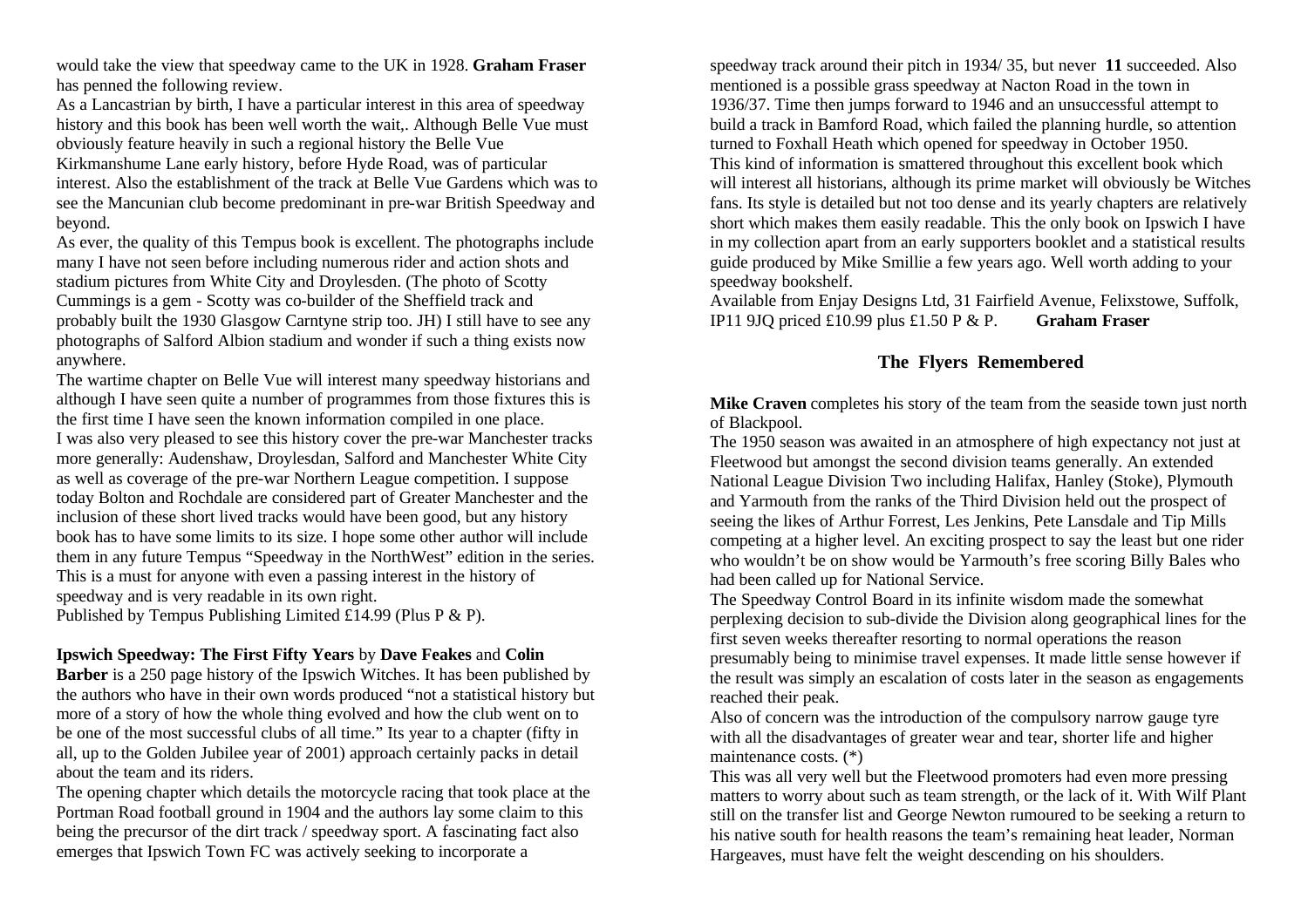Furthermore the £800 close season transfer to Coventry of the **14** popular Cyril Cooper merely added to the misery of the promoters and fans alike. On the plus side the previous season's "discovery" Don Potter had undergone intensive training o Ainsdale (Southport) sands and twenty three year old Graham Williams was on his way over from Australia to try his luck with the Flyers after experience with Sydney Royale.

After the laying of the new standard red shale track surface and the completion of the transfer of Alf Parker from Sheffield the season's battle commenced with three heavy away defeats. Why were we not surprised? The Flyers found themselves firmly anchored to the bottom of the table before the first home meeting - which we lost. A narrow defeat of top of the table Ashfield did little to raise the gloom - only two points being gained from the first nine fixtures. Early statistics disclosed Don Potter as the team's second highest scorer to date behind Norman Hargreaves and ahead of Wilf Plant and George Newton serving to underline his spectacular progress and future potential.

The bombshell struck mid-May. George Newton's transfer request became official. A deal was struck with Walthamstow on a rider exchange basis and the town speculated upon the identity of the mystery man who took a few days to make up his mind about a move north. He was eventually unmasked as Dick Geary who had finally agreed to return to his former club after a season with the Wolves which saw his decline from captain / heatleader to reserve within a space of a few weeks. The problem was a nasty arm injury sustained during his last ride for Fleetwood two seasons earlier. His early results as a new Flyer were modest but he was later to produce some good scores reminiscent of earlier days.

There were plenty of novices recommended by other riders although few were to make the grade. Eric Newton (George's brother), Ted Gibson, Geoff Culshaw and Arthur Cowells, the latter two both local lads. In fact Cowells' debut was spectacular. In two successive heats as a reserve he commenced his career with a heat win ahead of Halifax star Al Allison and followed up with a good second to Arthur Forrest. This was to be the pinnacle of his success however.

A big win (57 - 27) was registered against Yarmouth at which point Fleetwood were sixth in the table but it was all downhill from there. Don Potter was now the team's leading scorer and Graham Williams, after losing his place in the team, had returned to his reserve berth to average five points per match from July. Graham scored six in a match against Plymouth during which he recorded the fastest time of the night by any rider. Then Ron Hart recently transferred to Ashfield returned with his new team to score ten points against the Flyers to emphasise what they had lost. The local fans had never seen ride so well or so successfully in the two previous full seasons.

Dick Geary next produced eleven points against Leicester although the team's performances generally were dominated by appalling luck as burst**15** tyres, freak collisions and dubious disqualifications made life difficult. By the end of August the Flyers were ninth in the table out of fifteen. Their biggest defeat ever 69 - 15 at the hands of Norwich did little for their confidence and they proceeded to a 59 - 28 reverse at Yarmouth.

And then after more bad luck: Dick Geary broke the same arm again. This necessitated a cap in hand approach to Liverpool for the loan the big Scot Angus McGuire as the team descended the table rapidly ending the season with the unwanted present of a wooden spoon.

Two riders who emerged from the season well were Don Potter who was top scorer with 326.5 points and the old faithful Norman Hargreaves with 310. Wilf Plant who completed the season with Flyers after all scored 238. he had previously complained bitterly to the Speedway Control Board about the prohibitive fee demanded by Fleetwood for his transfer only to lose the appeal as the fee was upheld.

Graham Williams and his fellow Australian Bill Reynolds both returned creditable figures of 141 each and so ended the season.

Moving on to the 1951 season which would be Fleetwood's last as member of the Second Division. Speculation had been rife with regard to the future of the club. Would there be speedway at Fleetwood again? Had planning permission been granted to Blackpool for the development of a new stadium? Well yes actually but subject to certain conditions which the promoters omitted to mention to the media. With two weeks to the start of the season with riders under contract there was a deafening silence from the management as to whether there was to be a show or not. There was and the season opened with the now customary away defeats.

The weaknesses in the team were critical as they were obvious. Effectively the team had three riders and five reserves. Wilf Plant had reaffirmed his intention to leave saying that he would rather retire than ride for Fleetwood again. He appealed a second time to the Board this time successfully and he was quickly transferred to Coventry. Fifty years on he was to tell me how much he had over the years regretted leaving the Flyers. With hindsight "the worst decision of my life" was how he described it. Overall he recalled his Fleetwood days with affection in spite of the ups and downs.

Dick Geary was a non-starter as expected and the Australian duo Williams and Reynolds had remained silent other than confirm their intention not to return to Britain in 1951. This left Potter, Hargreaves and Parker to take the strain. The first home match was a thriller against Ashfield with victory secured in the final heat from behind. There were more wins interspersed among the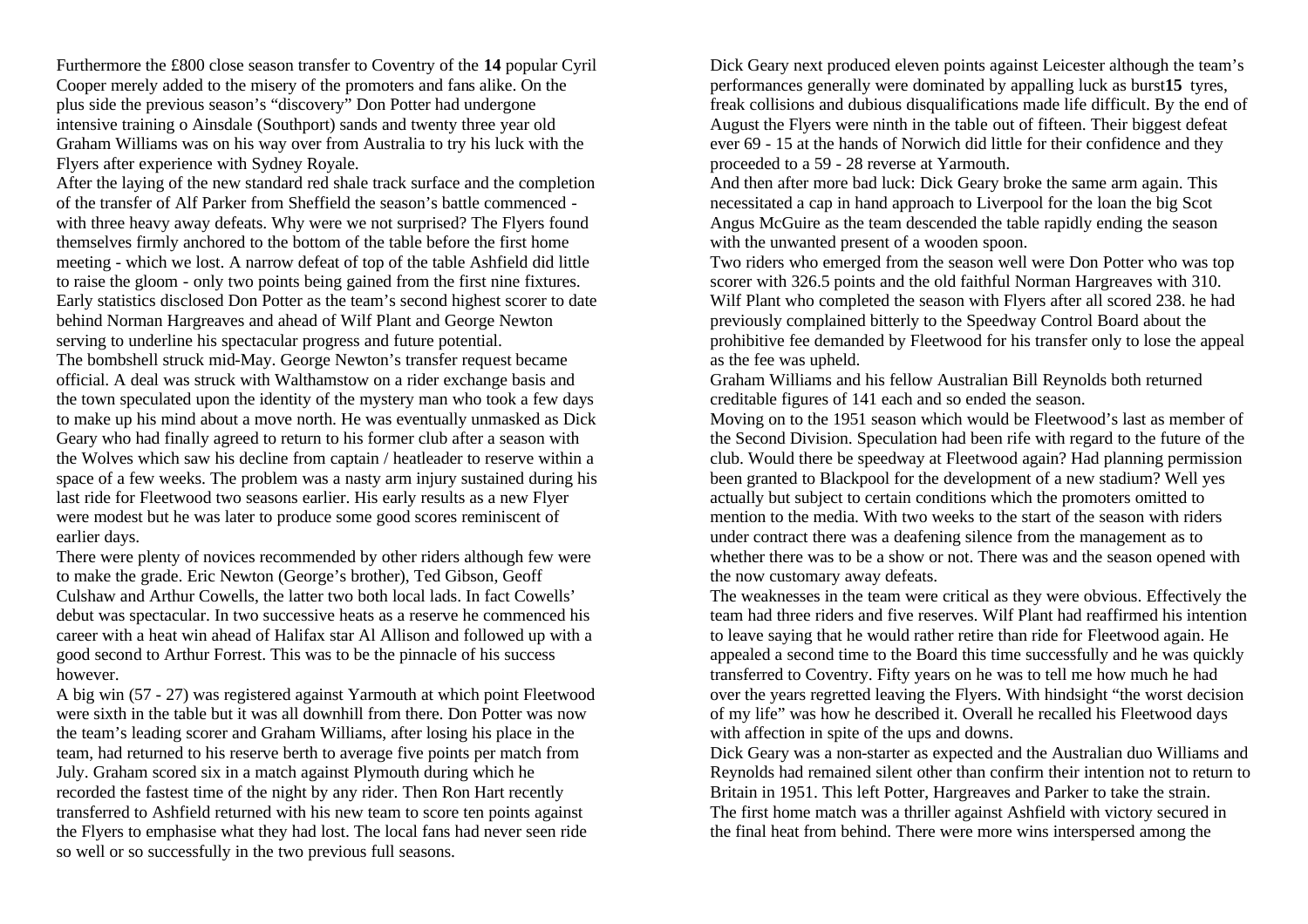defeats but it was hard going for an inexperienced team with limited talents. The arrival of veteran racer Wilf Jay helped considerably as did the **16** improvement of some of the reserves notably Jeff Crawford, Ray Harker and, to a lesser extent, Russ Pursehouse. All had their moments and earned the affection of the fans. Most points came from the quartet of Hargreaves, Potter, Jay and Parker although Ray Harker regularly chipped in with six, seven or even eight. Alf Parker performed brilliantly against Leicester with a series of

thrilling rides which netted him his team's highest score of ten points. Perhaps significantly he was transferred to the Hunters when when Flyers lost their league status.

After the completion of twenty one league fixtures the team were twelfth in the league table (out of sixteen.)

The arrival from New Cross in August of Ray Moore, a former dust bowl golden boy, was a non-event and the season progressed to its inevitable conclusion, Fleetwood finishing fourteenth in the league with two teams underneath them. Even so the team had won most of its home matches but it was the heavy away defeats which reduced them to a mediocre outfit. Opponents would claim, perhaps with some justification, that the Highbury Avenue Sports Stadium track was sub standard. Certainly this would explain the advantage the home riders seemed to possess on their patch but fails to explain how so many of the visiting stars managed to overcome the difficulties and score heavily.

Wilf Jay was the top League points scorer with 224 followed by Hargreaves on 206 and Potter on 201. Of the remainder only Alf Parker on 171 managed to achieve three figures. Fifth was Ray Harker with 78.

After all this there was speedway at Highbury Avenue Sports Stadium, albeit of the friendly non-league variety. A complete change of management in 1952 kept the engines roaring admittedly for a shorter season but probably it was the most successful.

A succession of challenges or competition for obscure trophies provided the basis for a hugely entertaining season. The nucleus of the team would be Wilf Jay, Norman Hargreaves, Don Potter, Jeff Crawford and Ray Harker supported by other contracted riders and occasional guests. Messers Jay, Hargreaves and Potter were loaned out to other clubs provided they fulfilled their obligations to Fleetwood who were now known as the Knights.

There were also a number of individual championships as well as Best Pairs competitions all helping to keep the flag flying whilst the new management dreamed about the restoration of league status the following year. It remained a dream though and the season finished early in September. Sadly it was not just the season that finished. It was the end of an entire era but one which lives on in the minds of those of a certain age who were fortunate to have been around at the time.

An elite club of which I am a life member. **Mike Craven** (\*) The use of the new tyre ended after a relatively short time. Riders' protests were heeded and they reverted back to the old style tyre. (JH) **17**

## **Fleetwood Information**

**Jim Henry** (Joint Editor) is working on compiling race by race heat details for Fleetwood Flyers (and Knights) 1948 to 1952 in conjunction with **Mike Craven**. They are seeking the following details: (4th placed men (4PM)) (Heat Times (T)) (All meeting details (MD)) 1948 7.4 at Glasgow WC 4PM; 20.4 v Sheffield  $4PM + T$ ; 27.4 v Norwich  $4PM + T$ ; 29.4 at Middlesbrough  $4PM +$ T;  $4.5$  v Birmingham  $4PM + T$ ;  $11.5$  v Bristol T;  $17.5$  v Middlesbrough MD; 18.5 v Newcastle T; 25.5 v Middlesbrough T; 29.6 v Glasgow 4PM; 6.7. British Riders Championship T; 13.7 v Birmingham 4PM; 10.8 v Middlesbrough 4PM; 12.8 at Sheffield 4PM; 24.8 v Norwich 4PM; 28.9 v Norwich T; 19.10 v Sheffield MD. 1949 18.5 Northern Trophy T; 23.5 at Walthamstow THt14. 1950 17.5 v Stoke T; 28.6 Reds v Blues v Whites v Yellows MD; 22.7 v Glasgow 4PM; 8.9 v Cradley T; 13.9 v Sheffield 4PM; 2.10 at Liverpool THts13& 15; 5.10 v Sheffield MD. 1951 6.4 at Motherwell 4PM; 18.4 v Newcastle 4PM; 9.5 v Newcastle MD; 13.6. v America 4PM; 25.7 v Norwich 4PM + T; 15.8 v Coventry 4PM; 29.8 v Odsal 4PM; 12.9 v Oxford 4PM; 1952 30.4 v Liverpool MD; 28.5 v Coventry MD; 4.6 v Long Eaton MD; 30.7 Individual MD; 6.8 Best Pairs MD; 2.9 Best Pairs MD. **Jim Henry**

### **Telling Tales**

We thank **Vic Vanni** from Glasgow for this one.

You asked for any zany interval events and the zaniest I can remember is an Ian Hoskins inspiration at White City in either 1950 or 1951. This was a onelap race for kids using hoops, tyres or anything round. At the start a hoard of kids of all sizes set off with the bigger ones well in front and a wee boy struggling at the rear with a tyre as big as himself. Enter Ian Hoskins.

He sprinted across the centre green, tucked the wee boy under his arm, took over the tyre and was going through the field at speed when disaster struck. Ian stood on the tyre and this produced as spectacular a crash as any ever seen on a speedway track. The crowd were convulsed but what none of us knew was that the wee boy was so badly hurt that his father considered suing Ian.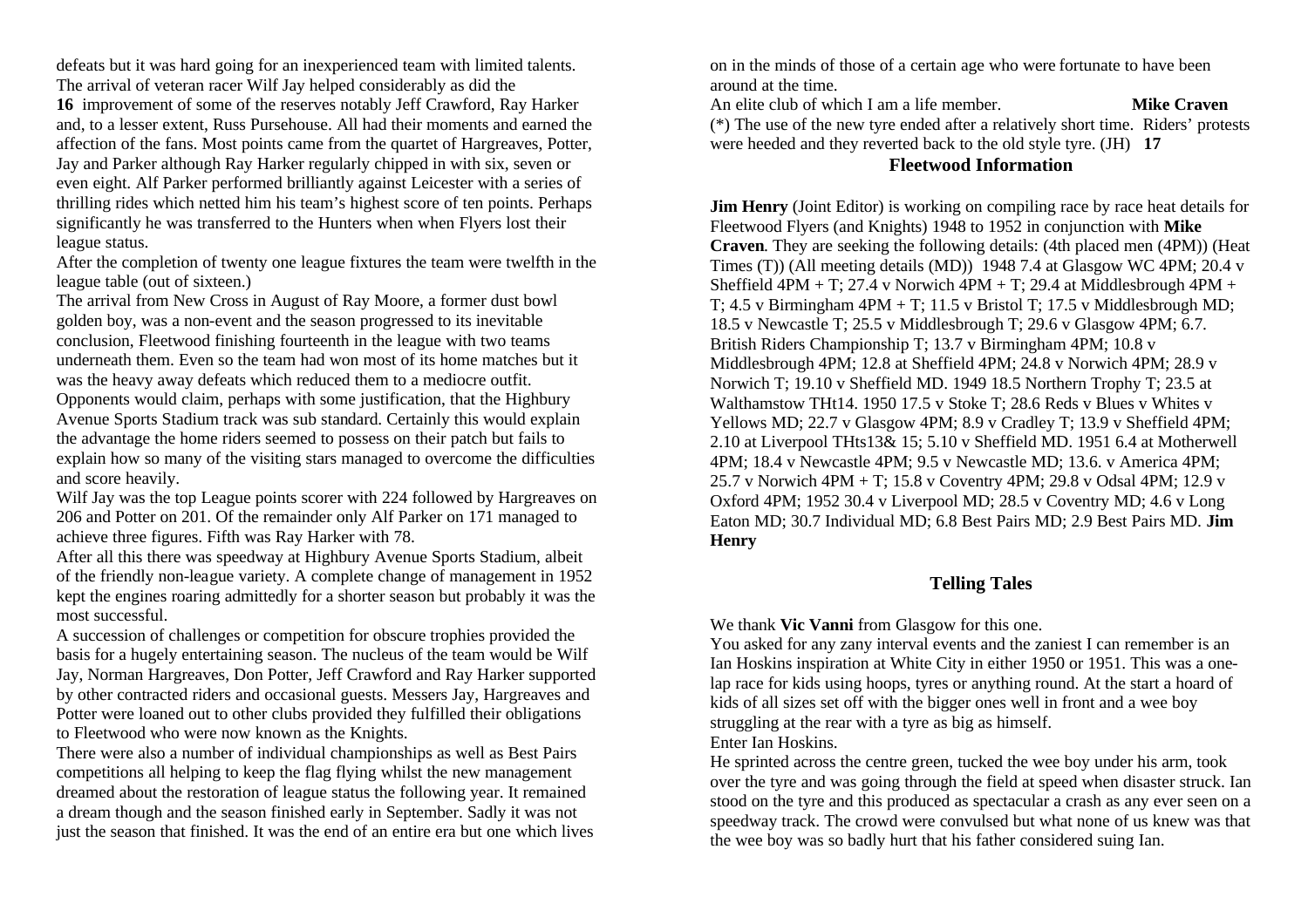Another zany event was in the second half races at White City's last meeting in 1947. Ian had all the riders in the heats and final racing adorned with false face masks complete with long beards.

(Just for the record Laurence Hare raced in false beard at a Testimonial type event at Ashfield a few years ago and Brett Saunders once raced at

**18** Powderhall with false ears glued to the side of his helmet - before the ref made him remove them. JH)

**David Hallam**, 54 Lightwoods Hill, Smethwick, West Midlands, B67 5EB. Tel: 0121 429 4207 email: davidhallam 5@aol.com.

David advises that during a recent visit to Nottingham he visited the Empics Sports Photo Agency which is located just by the Castle. Empics have acquired two sports agency archives and this includes a large amount of speedway material. The Barratts archive has a pile (circa 2,000 speedway photographs) of 1930s material featuring many star men and photographs taken at tracks such as Aldershot, Lea Bridge, New Cross, Harringay, Stamford Bridge and Wembley. The Sports and General archive has mostly post war materials. Empics has all the speedway photographs catalogued. Costs of reproduction and publication fees are likely to vary according to proposed use. To contact Empics phone 0115 8447 479. or email at jen.little@empics.com while their web site is at www.empics.com . **Fred Paul**, 6 Horsepool Road, Shevlock, Torpoint, Cornwall PL11 3EP. Tel: 01503 230855 writes to tell us that Pete Lansdale who rode for Plymouth and a number of other tracks post war rode in TT races before the war. **John Scrutton**, 4 Clovelly Drive, Hellesdon Hall Road, Norwich, Norfolk, NR6 5EY. Tel: 01603 417043. John advises that the Trawlers Critic Club Members Cigarette Cards Series - Dirt Track Riders (Series of 54) included the following: No.2 "Brocho" Dixon; No.4 Frank Charles; No.13 J.P. Abbott; No. 22 Jack Barnet; No.23 Fay Taylour; No.26 Roger Frogley; No.28 Eva Asquith; No. 20 Billy Galloway; No.30 Frank Arthur; No. 34 Sprouts Elder; No. 36 Billy Dallison; No.43 Alec Jackson; No.45 H.R. Ginger Lees. [Still a fair few gaps to fill - any other information out there?]

**David Hartley**, 26 Haugh End Lane, Sowerby Bridge, West Yorkshire, HX6 3BJ Tel: 01422 839933 tells us that Odsal Stadium in Bradford has been refurbished and is now used only for rugby league. This is a real pity as the big bowl made for interesting speedway and provided a big venue for major meetings.

**Bruce Harrison** advises that we missed out Briggo - Barry Briggs Speedway Champion; Loaders International Speedway Annual 1993 and Australian Speedway Review 1993 from our book lists in recent editions. **Norman Briggs**, 7 Somerset Road, Failsworth, Manchester, M35 0NV has sent in more information on Clem Beckett including a booklet entitled "Clem Beckett - Hero and Sportsman" which seems to have been published circa 1937, articles from the The Worker Sportsman published on 1st May and 1st June 1932 in which Clem writes on Speed and Spondulacs, items about an exhibition which was staged in Oldham which looked at the men from the area who had taken part in the Spanish Civil War and Clem's obituary in the Daily Worker of 14th April 1937

Interestingly the obituary states that Clem was expelled from the ACU **19**  because of the articles in The Worker Sportsman. It also suggests that it was Clem who introduced speedway to Russia in 1931 when he visited there as part of a delegation of athletes.

### **The Third Division Riders' Championship 1950**

**Alan Bates** recalls this interesting competition which was the forerunner of the modern day Divisional Championship events.

An excellent idea was thought up in 1950 for a Third Division Riders' Championship which gave all riders a chance of reaching the final, even if they had missed part of the season through injury. During that season, after every league match, the four top scorers from each side (including bonus points), contested Championship rounds and when all the league fixtures had been completed, the top 16 points scorers from this second half competition, qualified for the final which was staged at the neutral National League Division Two Walthamstow track on Monday 23 October. Pat Clarke of Oxford headed the qualifying list with 159 points followed by Trevor Redmond (Aldershot) 141 and Cyril Quick (Poole) 140. The last qualifying spot went to Harwood Pike (Leicester) who gathered 77 points.

Harwood did very well to make the last 16 as he missed eleven matches due to injury. It worked out that all ten teams in League were represented but, surprisingly, the league champions, Oxford, only had one rider, whereas the bottom club, St. Austell, had two. (Oxford had four riders in the top 16 at mid-August but slipped back as the season drew to a close.)

On the night, before a record crowd of 23,000, everything went very much to form apart from the failure of Cyril Quick who scored 5 points to finish well down the field. Twelve of the 16 riders gained at least one heat win as Pat Clarke won the event with a 15 point maximum from Trevor Redmond on 13. In third place was Poole's Ken Middleditch (Neil's Dad). Pat had a relatively easy victory and set the fastest time of the night in heat 7. He did have a bit of a scare when Aldershot's Basil Harris held him back for three laps in heat 12 but he managed to pass Basil to take the flag.

Points scorers were: Pat Clarke (Oxford) 15, Trevor Redmond (Aldershot) 13, Ken Middleditch (Poole) 11, Norman Street (St.Austell) 9, Gerald Jackson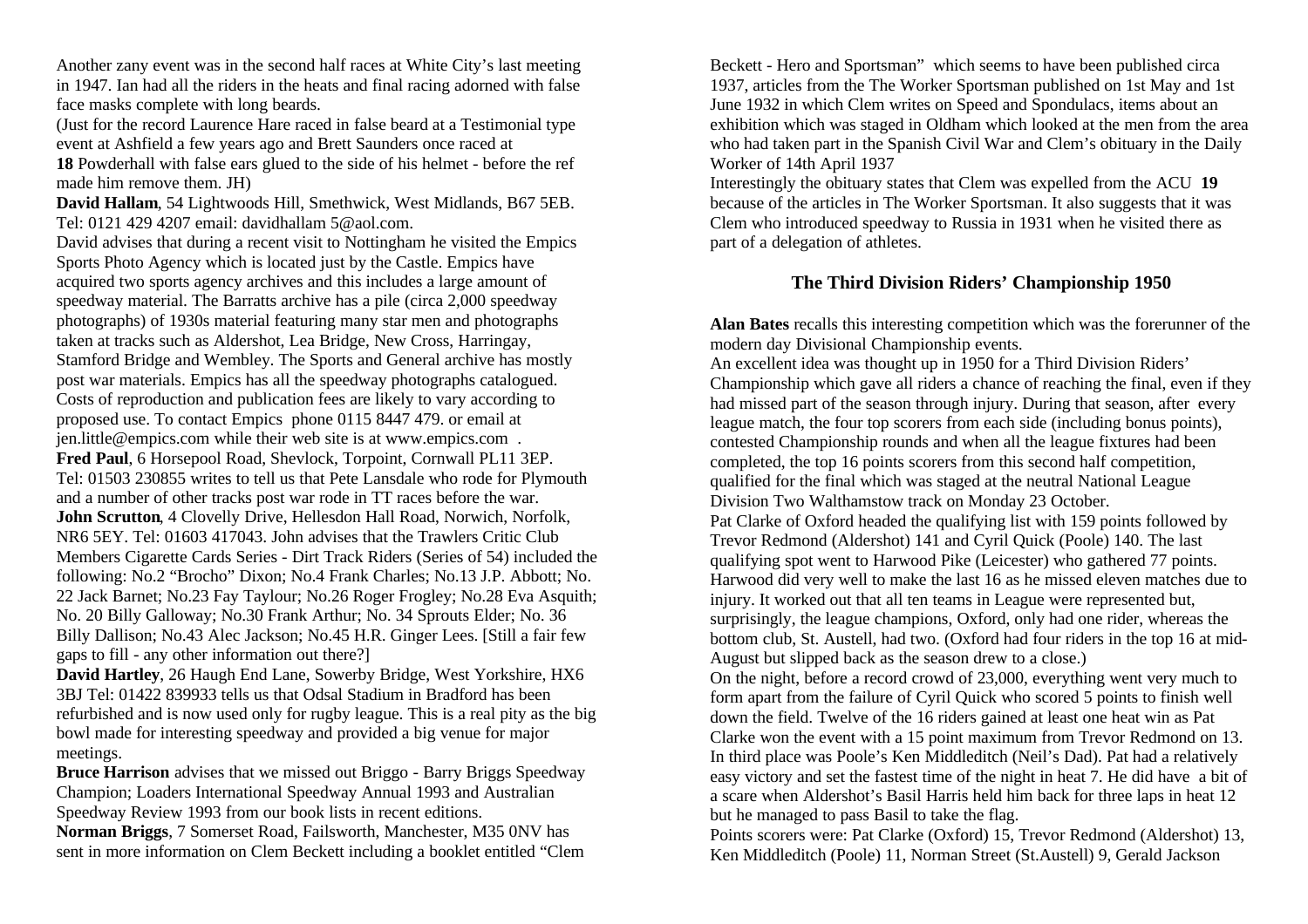(Rayleigh) 9, Dick Tolley (Tamworth) 8, Reg Duval (Liverpool) 8, Basil Harris (Aldershot) 7, Alex Gray (Swindon) 6, Harwood Pike (Leicester) 6, Jack Unstead (Rayleigh) 6, Cyril Quick (Poole) 5, Lionel Watling (Tamworth) 5, Ray Ellis (St. Austell) 3, Hugh Geddes (Swindon) 3, Don Hardy (Exeter) 3 and Arthur Pilgrim (Exeter (Reserve))) 1.

The competition was staged in 1951 but a different qualifying system was adopted.

(Note: In the early 1960 as similar type competition for top scorers was **20** run in the National League of the day. The top two scorers from each side raced off for Gold Cup points. The Gold Cup Final was staged at Wimbledon (I think) at the end of the season. JH.)

## **Towards The Ideal Speedway Programme**

**Keith Brooker**, 18 Harefield Road, Maidenhead, Berkshire, SL6 5EA. Tel: 01628 632472 has suggested that we should provide information on the contents of the programmes from all tracks. A tall order but maybe there is a programme collector out there who wants to give us the benefit of their thoughts on the quality of programmes over the years. [ For my twopence worth I've now seen a few Fleetwoods (photocopies I hasten to add) and they are pretty poor content-wise while from a completist's point of view 1950s Bristol and Norwich programmes made life difficult for those who like to see records of falls and engine failures as they left little space for this being recorded. JH] Nominations for the best programme ever and the reasons why would be of interest too.

### **Salford 1929 - Highs and Lows**

After the successful launch of speedway racing at Albion Dirt Track in 1928 there was much anticipation for the 1929 season. The company which controlled the track, Albion Auto Racers Ltd. had learnt lessons from the previous year, particularly in track preparation. They now used a "special preparation" that it was claimed made it faster, more spectacular and safer. The problems that had been experienced with flooding had been, hopefully, banished by a new drainage system.

There was some concern that as new tracks opened across the country that some of the stars that graced the Salford track in 1928 might not feature this year. Such a racer was Ron Johnson, whose skill on the Salford track had not gone unnoticed, and who was lured away to a lucrative appointment in the South of England. Salford had had Ron pencilled in for league and championship meetings throughout the forthcoming season. New rules

introduced for 1929 also saw the Dirt Track Owners' Association permit regulars at the Albion, like the Langton Brothers and Alec Jackson, to race on other tracks and their regular appearance at Salford was not expected. There was mixed anticipation for the introduction of league speedway with Northern and Midland teams competing in the English Dirt Track and their southern counterparts in the Southern Inter-Track League. This was to feature six rider teams with six replacement riders in reserve. The twelve rider Salford League squad started the season as follows: Cliff Watson, Syd Newiss, Tommy Mason, Frank Whatley, Sam Higgins, Freddie Williams, **21** William Price, Henry Pearce, Billy Fletcher, Leo Kenny, Jack Kenny, J.S. Wynne. All told, the Salford promotion signed up an incredible 84 riders for the individual and league fixtures of the forthcoming 1929 season. Initially meetings were to be held once a week on a Monday evening but by early May an additional Friday meeting was added.

The season opener on Easter Monday, 1st April, featured competition racing for the City Hall Cup (Winner Arthur Jervis); the Corinthian Column (Winner W. Simpson); an Eliminating Challenge Race (Winner: Arthur Jervis); and the Golden Helmet (Winner: Arthur Jervis). The 10,000 crowd watched Coventry rider Jervis clean up on the night but apparently local boy Cliff Watson was the most popular rider of the night because of his spectacular display of broadsiding.

The following week saw the first 'team' fixture, held under the new league format, with what appears to have been a challenge fixture against Halifax. The home team won convincingly in front of 10,000 people. Unfortunately the local newspaper, the Salford City Reporter, despite detailed coverage of Salford Dirt Track meetings never featured heat results or any details of this or any other team fixture. This was perhaps a reflection of the local crowd's preference for individual races and 'name' riders to team events. The season then progressed from May 1929 with twice weekly meetings sometimes individual racing and other times team league racing with a second half of scratch and handicap races. Early May also saw the introduction of the George Pemberton Trophy, a gold casket which was competed for at each home meeting (each win securing two points) and won outright by the rider with the highest aggregate of points won in the 1929 season. (I have not been able to ascertain who finally won this trophy as by the season's end there were three riders with six wins (12 points) each - Eric Langton, Frank Varey, and Broadside Burton. - Can you help with this one?)

The Salford league team had a bad start to its campaign losing its first two home fixtures to White City (Manchester) and Warrington before finally securing a victory over Middlesbrough. From then on they had an impressive run of home results. The team's away form was disappointing to say the least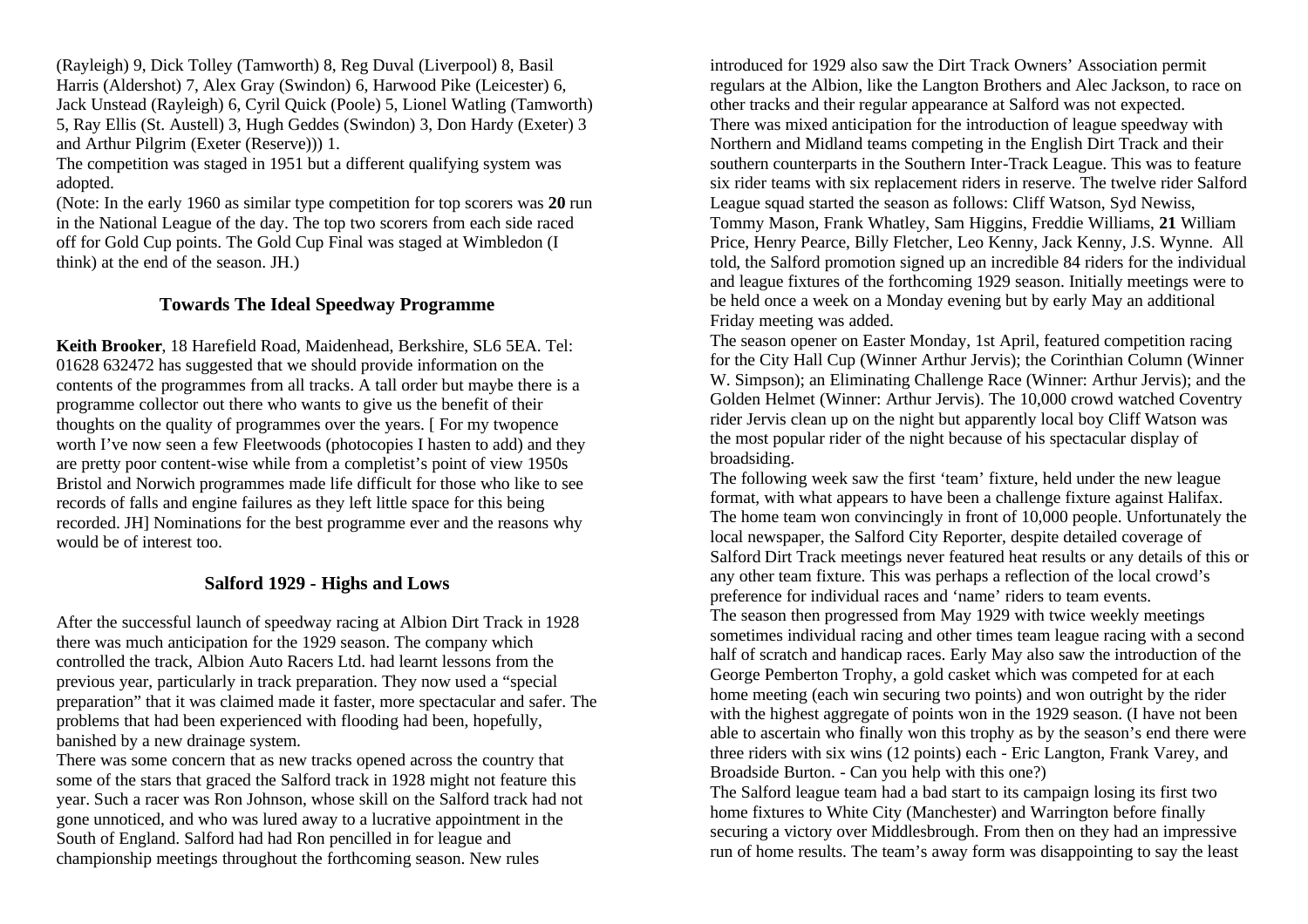with just a single win over the season out of 14 fixtures. A real Jekyll and Hyde team in a league that saw teams drop out throughout the season and others fail to complete their fixtures. On the basis of their home results versus away performances it could be argued that Salford were a mid-table team. The Salford team results in the English Dirt Track League were as follows (Salford score first.)

Home : Halifax 22 - 0 Challenge; White City 15 - 44; Warrington 27 - 36; **22**  Middlesbrough 36 - 27; Sheffield 41 - 22; Rochdale 39 - 24; Halifax 38 - 25; Preston 31 - 32; Belle Vue 29 - 34; Leicester Stadium 43 - 18; Liverpool 41 - 21; Barnsley 46 - 17; Rochdale 37 - 26 (KO Cup); Leeds 41 - 22; Newcastle 33 - 28; Preston 22 - 5 (Challenge). (League P13 W9 D0 L4)

Away : Warrington 24 - 39; Leeds 16 - 46; Sheffield 16 - 46; Leicester Stadium 29 - 33; Rochdale 26 - 37; Barnsley 31 - 24; Rochdale 23 - 39 (KO Cup); Newcastle 20 - 41; Belle Vue 20 - 43; Burnley 22 - 41; Halifax 21 - 42; Liverpool 21 - 42; Middlesbrough 18 - 44; Preston 24 - 38; White City 20 - 42. (League P14 W1 D0 L13)

(N.B. The accuracy of some of these results is questionable as different publications have given slightly different final results and in the absence of heat result total accuracy cannot be assured. The Editors would welcome any follow, up information on any of these scores together with source details.

(Scoring system was win 4 points, second 2 points, third 1 point.)) The twice-weekly meetings continued from May until mid September when the Salford promotion made a shock announcement that there would be no meeting held on Monday 23rd September and that the track would be closed. The reason given was the damage done to the track by the heavy rains during the previous Saturday's meeting. As the season was drawing to a close, the management decided it was unwise to go to the expense of reconditioning the track. It was reported that it would cost £100 to repair the track fit to resume racing.

Just as suddenly it was announced on the following day that a meeting of prominent riders connected with the track had met and decided to approach Albion Auto-Racers Ltd and Albion Greyhounds Limited, who owned the stadium, with a view to getting their permission to arrange meetings organised by the riders themselves. These advances were accepted and nine riders : Cliff Watson, Cliff Whatley, Freddy Williams, Billy Howard, Tommy Mason, Charlie Bentley, Eric Worswick, "Cracker" Simpson and A.J. Howard, together with the instigator of the project, former rider Tommy Blakemore, got the approval of the speedway authorities to continue speedway in Salford. The riders repaired the track themselves in readiness for the re-opening meeting on Friday 27th September, which was to be a Salford night, solely for Salford riders. (Is this the first riders co-op?)

It proved to be a special evening with riders inspired by the circumstances of the meeting putting on a special show of speedway racing in front of the best crowd of the season.

Unfortunately by the following Monday the track was flooded again by rain and that evening's meeting cancelled. The following Friday, Frank Varey knocked nearly a second off the flying lap record. Despite more wet weather meetings continued until Friday 18th October 1929 when the deteriorating condition of the track forced the rider consortium to call it**23** a day for the 1929 season, allegedly having made a loss on their venture. In all 52 meetings were held through the season in front of generally good crowds. That proved to be the end of dirt track racing at the Albion Speedway. Why it never reopened for 1930 remains a mystery. The stadium continued with greyhound racing and the speedway track was uncovered in 1970 for stock car racing which ran for a short period. The greyhound racing finally closed in 1976, the stadium demolished and it is now the site of the Albion Casino.

#### **Graham Fraser**

### **Speedway Statistics Club**

We have raised this idea on more than one occasion and have been asked if there is any progress. Is there anyone who is prepared to run with this concept and make it a reality? The joint editors will give you support to get it off the ground including space in this magazine or fliers seeking members.

### **Prize Competition**

In the five years we have been in existence we have never run a competiton before but as we have said before, we will try anything once (well almost anything.). As we have a spare copy of "Speedway in the South East" by Norman Jacobs we thought we would offer it as a prize.

The question is probably all too easy for historians of the sport but here we go anyway.

The first speedway meeting that is reputed to have taken place in Britain took place on 19th February 1928 at a track in Essex. What was the name of that track?

Please send your entries on a post card or in writing to **Graham Fraser** at the address below. All successful entries will be drawn from a hat on Friday 27th June 2003 at Armadale Speedway. The name of the winner will be published in the next issue of The Speedway Researcher.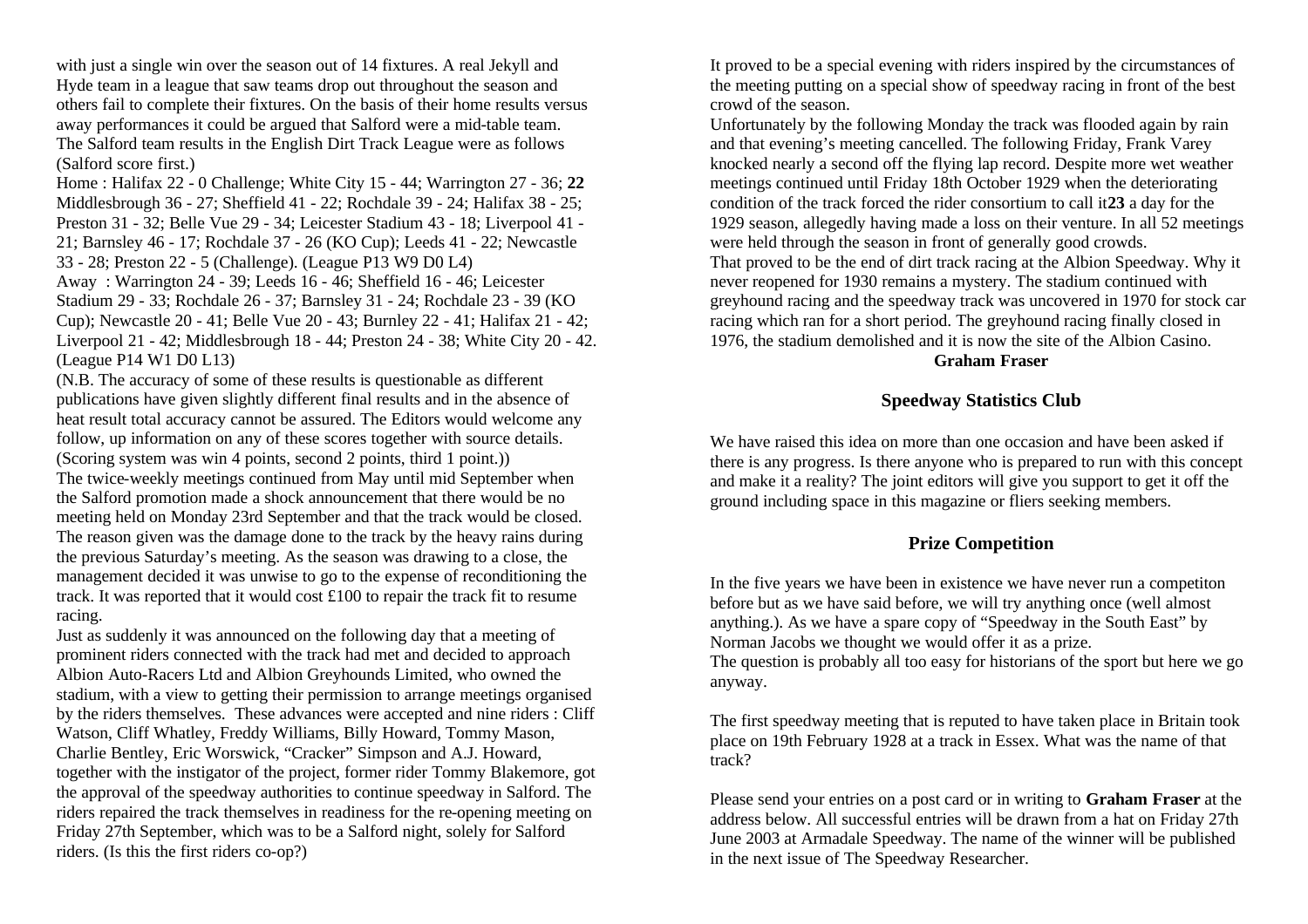**Deadline for items for next edition is : 31st July 2003 The Speedway Researcher is edited and published by :<br>Graham Fraser Jim Henry Graham Fraser<br>
<b>7 B Bruce Street, 7 B Bruce Street, 90 Greenend Gardens, Stirling, FK8 1PD**<br> **Fel:** 01786 471992<br> **Edinburgh, EH17 7QH**<br> **Fel:** 0131 664 7185 **Tel : 01786 471992 Tel : 0131 664 7185 24**